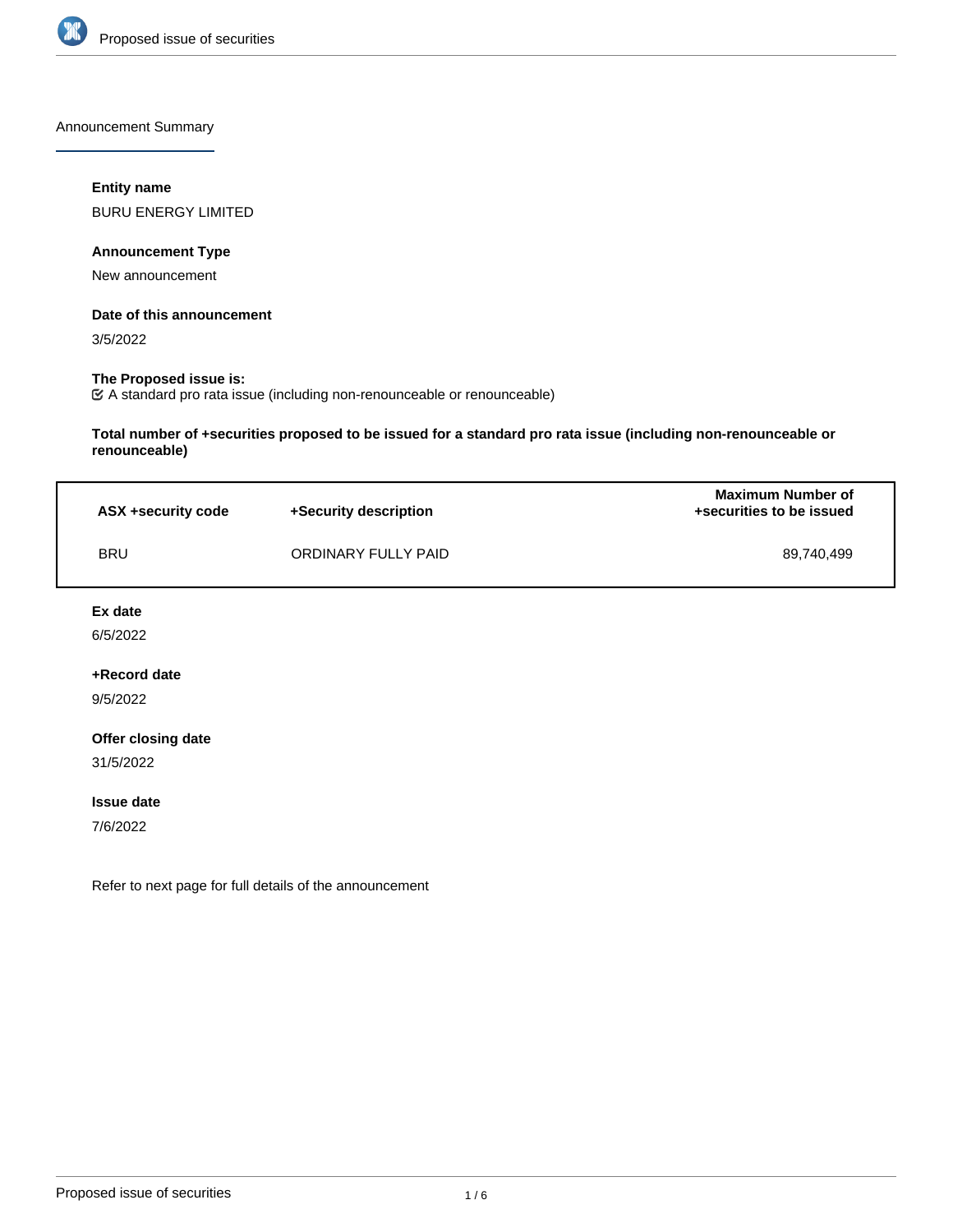

## Part 1 - Entity and announcement details

## **1.1 Name of +Entity**

## BURU ENERGY LIMITED

We (the entity named above) give ASX the following information about a proposed issue of +securities and, if ASX agrees to +quote any of the +securities (including any rights) on a +deferred settlement basis, we agree to the matters set out in Appendix 3B of the ASX Listing Rules.

If the +securities are being offered under a +disclosure document or +PDS and are intended to be quoted on ASX, we also apply for quotation of all of the +securities that may be issued under the +disclosure document or +PDS on the terms set out in Appendix 2A of the ASX Listing Rules (on the understanding that once the final number of +securities issued under the +disclosure document or +PDS is known, in accordance with Listing Rule 3.10.3C, we will complete and lodge with ASX an Appendix 2A online form notifying ASX of their issue and applying for their quotation).

**1.2 Registered Number Type**

**Registration Number**

ABN

71130651437

**1.3 ASX issuer code**

**BRU** 

# **1.4 The announcement is**

New announcement

## **1.5 Date of this announcement**

3/5/2022

## **1.6 The Proposed issue is:**

A standard +pro rata issue (non-renounceable or renounceable)

## **1.6a The proposed standard +pro rata issue is:**

 $E + \text{Non-renounceable}$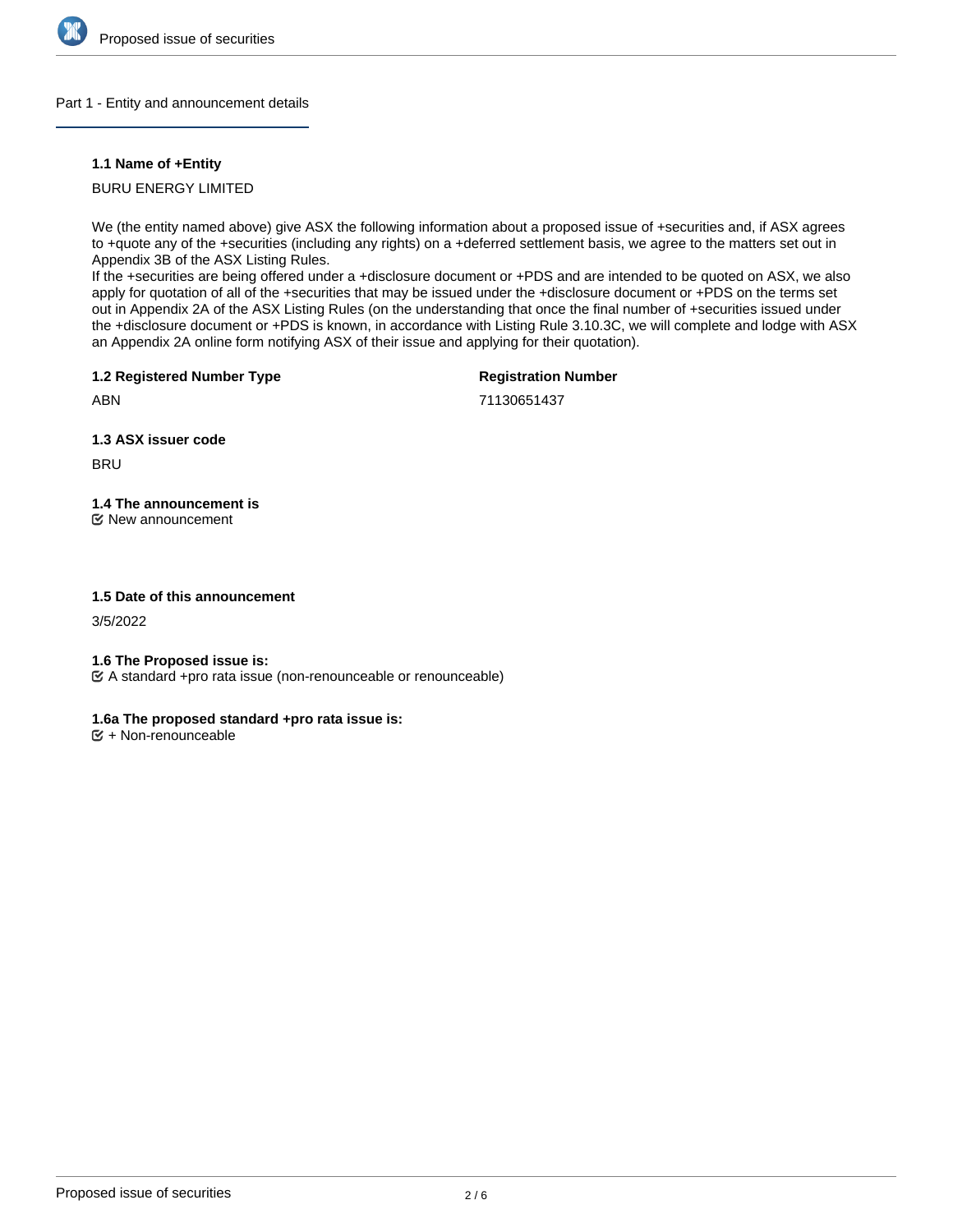

Part 3 - Details of proposed entitlement offer issue

Part 3A - Conditions

**3A.1 Do any external approvals need to be obtained or other conditions satisfied before the entitlement offer can proceed on an unconditional basis?**

No

Part 3B - Offer details

**Class or classes of +securities that will participate in the proposed issue and class or classes of +securities proposed to be issued**

**ASX +security code and description**

BRU : ORDINARY FULLY PAID

**Is the proposed security a 'New class' (+securities in a class that is not yet quoted or recorded by ASX) or an 'Existing class' (additional securities in a class that is already quoted or recorded by ASX)?** Existing class

**Will the proposed issue of this +security include an offer of attaching +securities?**  $\mathfrak{S}$  No  $\mathfrak{S}$  No  $\mathfrak{S}$  No

**If the entity has quoted company options, do the terms entitle option holders to participate on exercise?**

Details of +securities proposed to be issued

## **ASX +security code and description**

BRU : ORDINARY FULLY PAID

**ISIN Code (if Issuer is a foreign company and +securities are non CDIs)**

**ISIN Code for the entitlement or right to participate in a non-renounceable issue (if Issuer is foreign company and +securities are non CDIs)**

**Offer ratio (ratio to existing holdings at which the proposed +securities will be issued)**

**The quantity of additional +securities For a given quantity of +securities to be issued** 1 **held** 6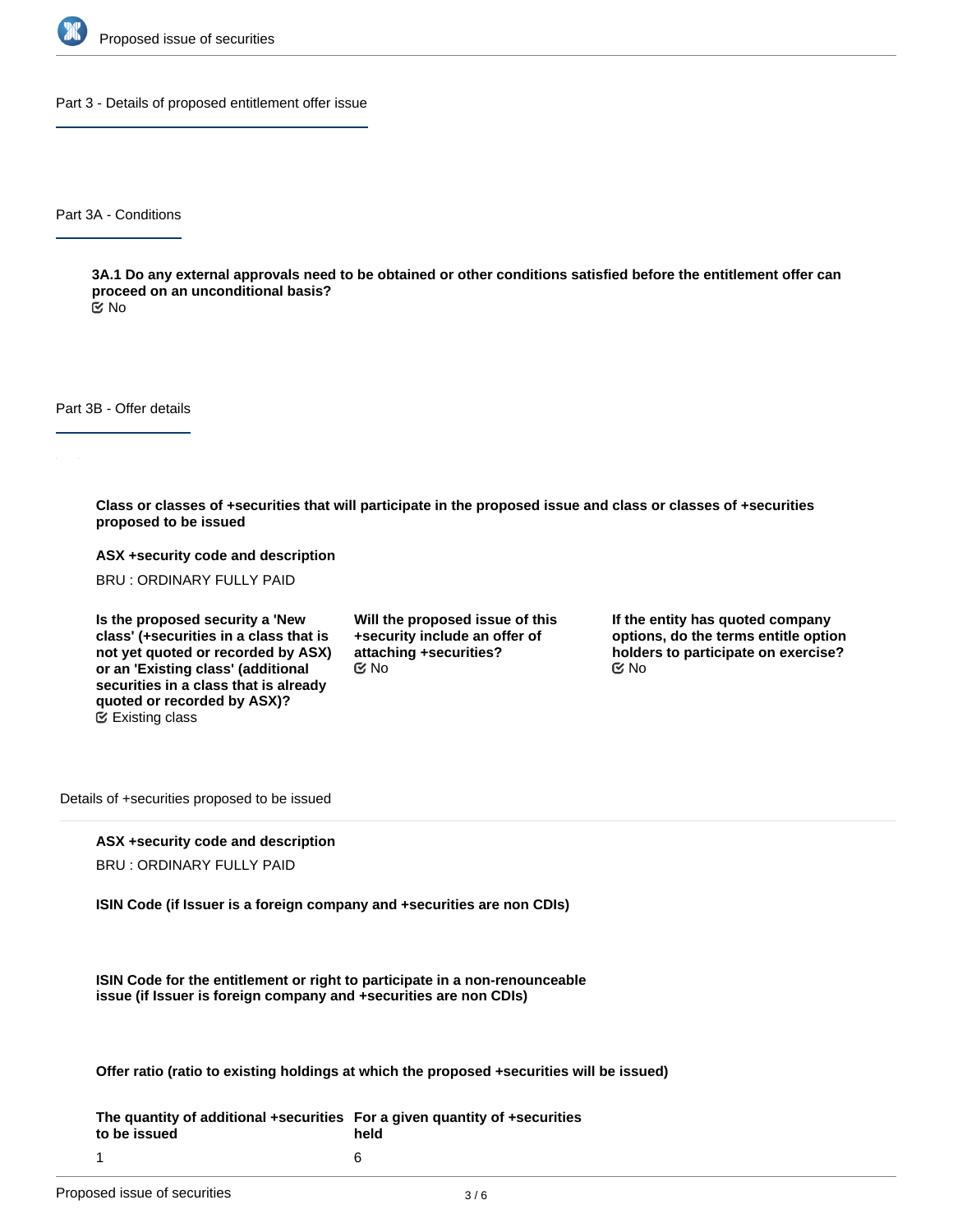| What will be done with fractional<br>entitlements? | Maximum number of +securities<br>proposed to be issued (subject to<br>rounding) |
|----------------------------------------------------|---------------------------------------------------------------------------------|
| Fractions rounded up to the next                   | 89.740.499                                                                      |
| whole number                                       |                                                                                 |

**Offer price details for retail security holders**

| In what currency will the offer be | What is the offer price per +security |
|------------------------------------|---------------------------------------|
| made?                              | for the retail offer?                 |
| AUD - Australian Dollar            | AUD 0.16000                           |

#### **Oversubscription & Scale back details**

**Will individual +security holders be permitted to apply for more than their entitlement (i.e. to over-subscribe)?** Yes

#### **Describe the limits on over-subscription**

Eligible Shareholders will be given first opportunity to apply for additional Shortfall Shares beyond their 1 for 6 entitlements so long as the issue of Shortfall Shares to that Eligible Shareholder would not take their voting power to in excess of 19.99%.

Refer to section 2.6 of the Prospectus for further information.

#### **Will a scale back be applied if the offer is over-subscribed?** Yes

## **Describe the scale back arrangements**

In the event that demand for the additional Shortfall Shares exceeds the number of Shortfall Shares that are available, then there will be a scale back on a pro rata basis in accordance with their entitlement.

Refer to section 2.6 of the Prospectus for further information.

**Will these +securities rank equally in all respects from their issue date with the existing issued +securities in that class?** Yes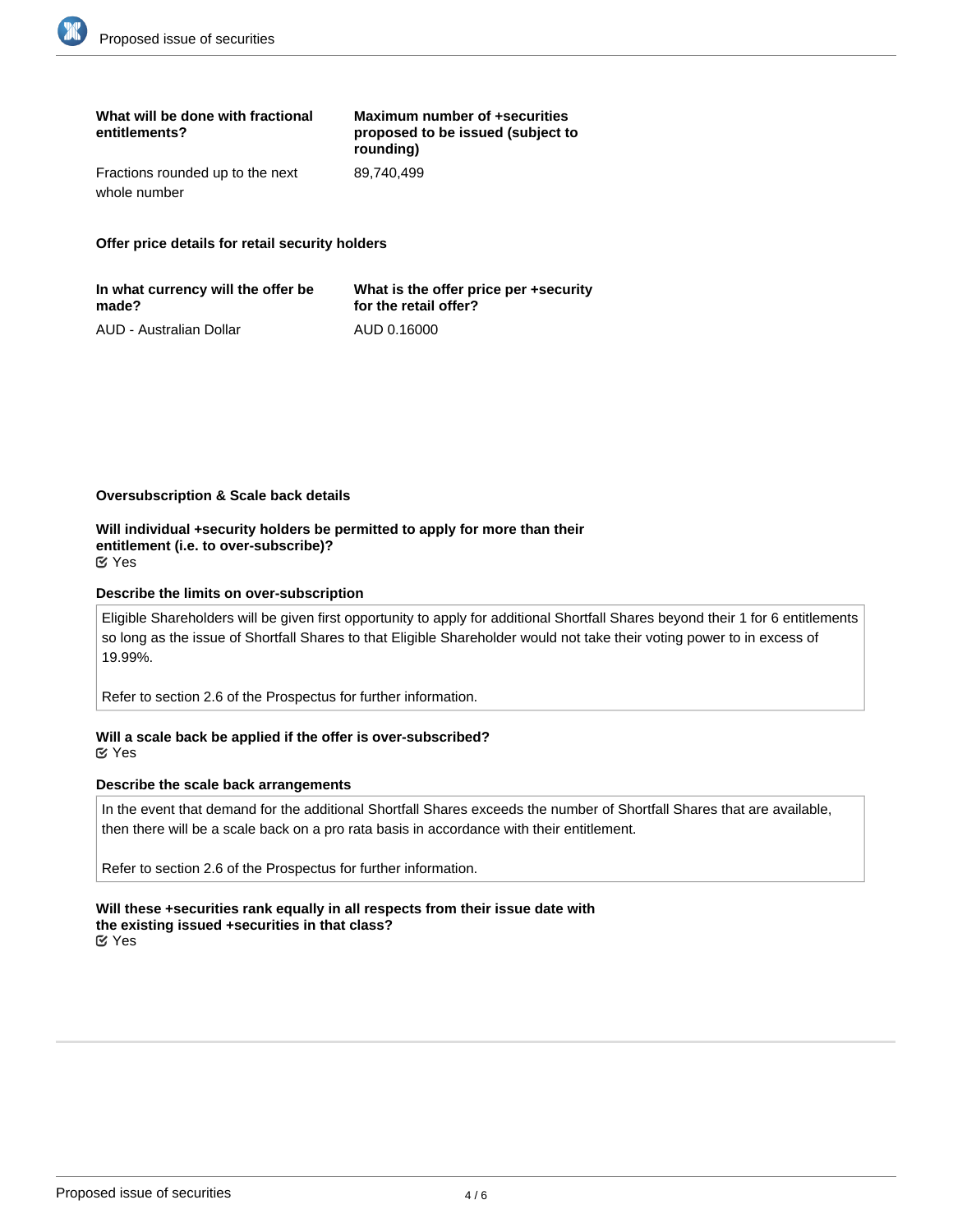

## Part 3C - Timetable

## **3C.1 +Record date**

9/5/2022

## **3C.2 Ex date**

6/5/2022

## **3C.4 Record date**

9/5/2022

## **3C.5 Date on which offer documents will be sent to +security holders entitled to participate in the +pro rata issue**

12/5/2022

## **3C.6 Offer closing date**

31/5/2022

**3C.7 Last day to extend the offer closing date** 26/5/2022

**3C.9 Trading in new +securities commences on a deferred settlement basis** 1/6/2022

## **3C.11 +Issue date and last day for entity to announce results of +pro rata issue**

7/6/2022

## **3C.12 Date trading starts on a normal T+2 basis**

8/6/2022

**3C.13 First settlement date of trades conducted on a +deferred settlement basis and on a normal T+2 basis**

10/6/2022

Part 3E - Fees and expenses

**3E.1 Will there be a lead manager or broker to the proposed offer?** No

**3E.2 Is the proposed offer to be underwritten?** No

**3E.3 Will brokers who lodge acceptances or renunciations on behalf of eligible +security holders be paid a**